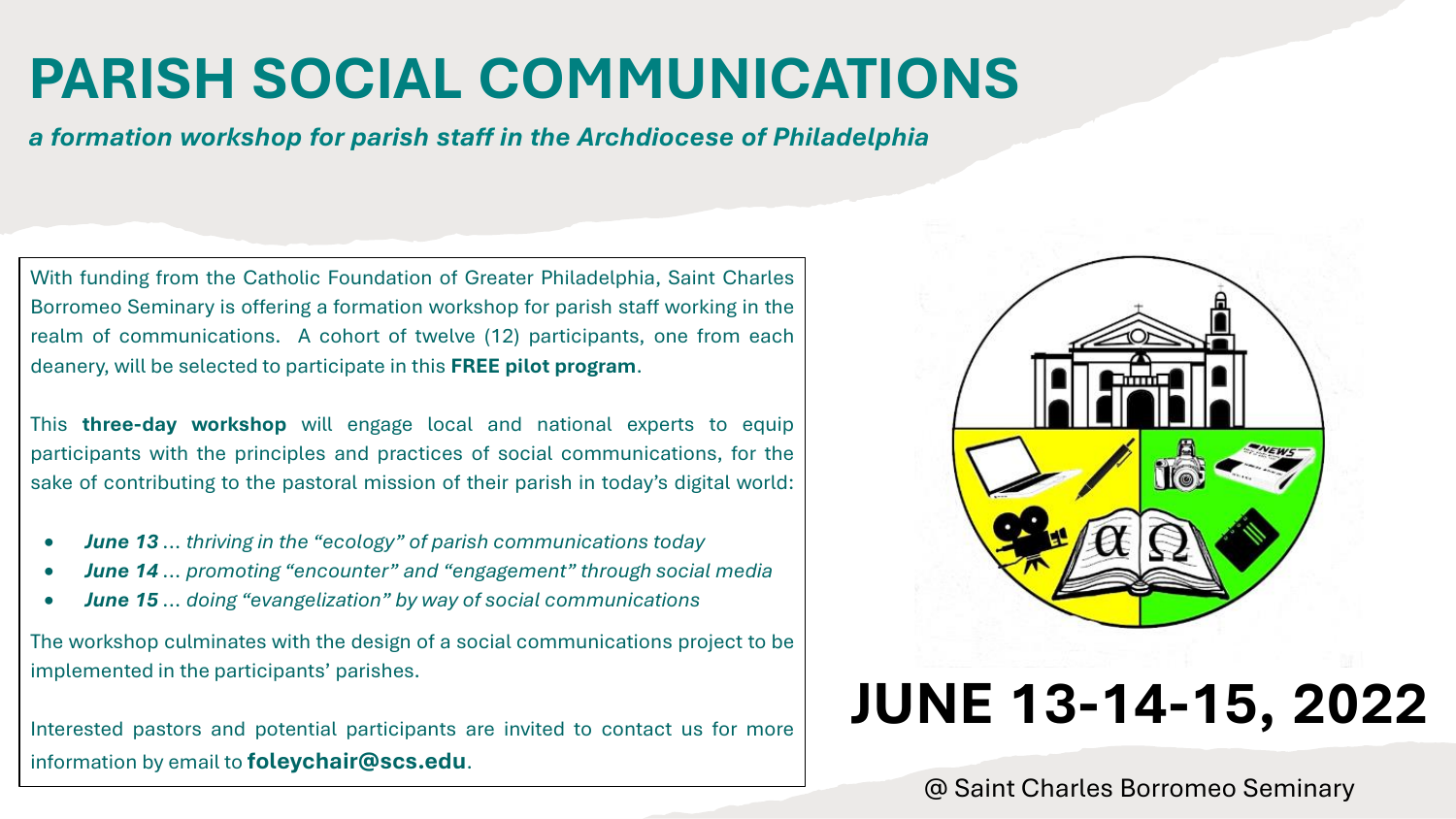| Monday, June 13 - Thriving in the "Ecology" of Parish Communications                                                   |                                                                                           |  |
|------------------------------------------------------------------------------------------------------------------------|-------------------------------------------------------------------------------------------|--|
| Session #1 (9:30 – 10:00 a.m.)  Introduction to the Workshop                                                           |                                                                                           |  |
| a look at the "why" and the "how" of this new program<br>to form disciples in the work of parish social communications | REV. THOMAS F. DAILEY, O.S.F.S.<br>The John Cardinal Foley Chair of Social Communications |  |
| Session #2 (10:15 - 11:45 a.m.)  on the Parish in a Digital World                                                      |                                                                                           |  |
| hearing the story of an award-winning parish "conversion"<br>as told by the Pastor and the Resident Milennial          | <b>REV. PATRICK WELSH &amp; VANESSA TURCHI</b><br>St. Matthew's Parish (Mayfair)          |  |
| Session #3 (1:00 – 2:00 p.m.)  on Digital Communications                                                               |                                                                                           |  |
| appreciating the work of parish communications<br>as mission > task in the life of the local church                    | <b>SARAH YAKLIC</b><br><b>Chief Digital Officer, Archdiocese of Los Angeles</b>           |  |
| Session $#4$ $(2:15 - 3:15 p.m.)$ on the "Ecology" of Parish Life                                                      |                                                                                           |  |
| recognizing how new communication technologies affect<br>how we think about & relate to one another in the parish      | <b>REV. MATTHEW KUNA</b><br><b>Church Communications Ecology Program</b>                  |  |

All activities (educational and nutritional) take place on the campus of the Seminary.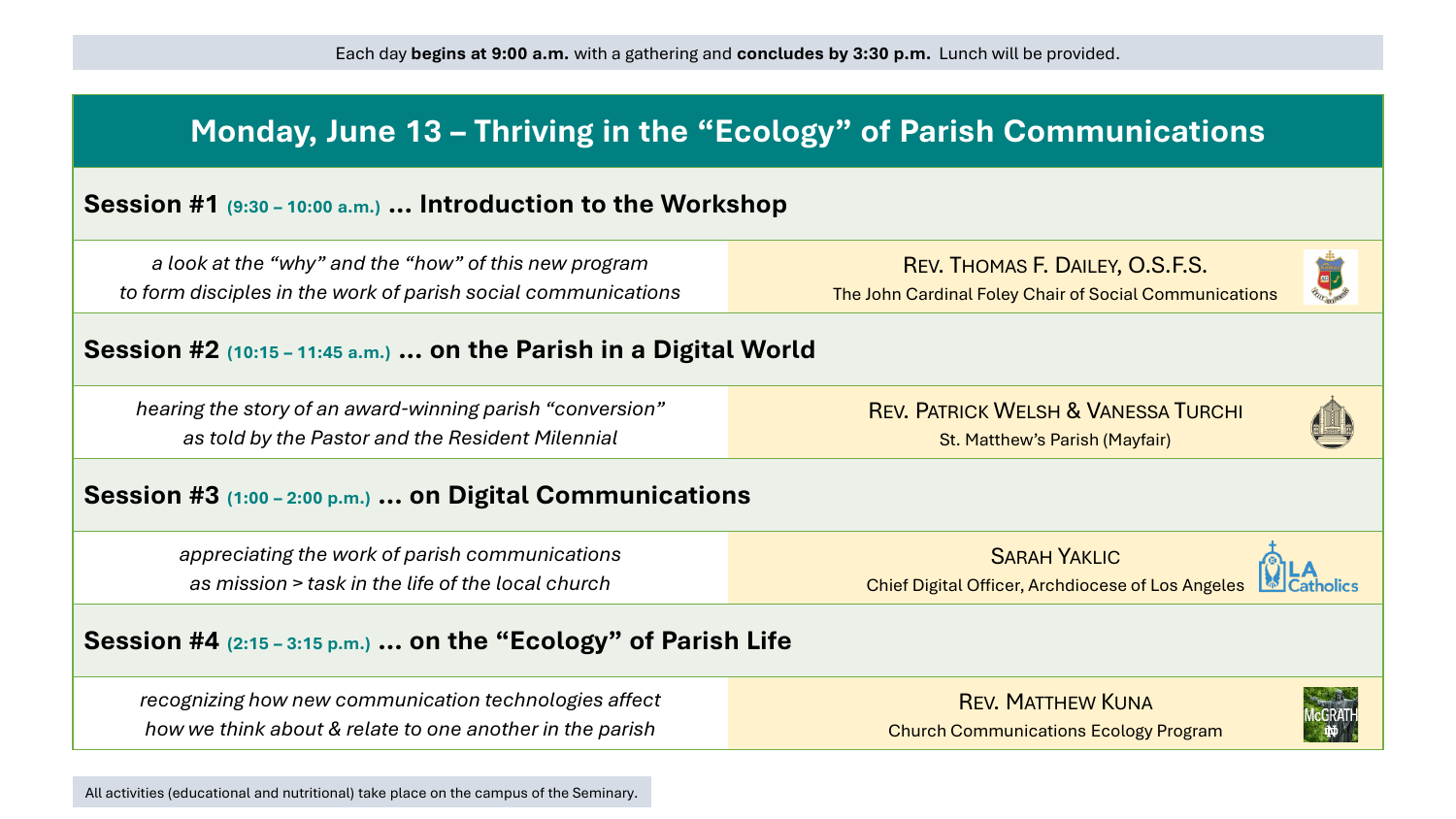| Tuesday, June 14 - Promoting "Encounter" & "Engagement" through Social Media                        |                                                                           |
|-----------------------------------------------------------------------------------------------------|---------------------------------------------------------------------------|
| Session #5 (9:30 - 10:30 a.m.)  about Websites                                                      |                                                                           |
| incorporating elements of design & functionality<br>to create a "digital front door" to the parish  | <b>JOE GARCIA*</b><br>St C<br><b>CRO / Senior Evangelist</b>              |
| Session #6 (10:45 – 11:45 a.m.)  about Video Streaming                                              |                                                                           |
| appreciating the power of visual engagement<br>through producing and sharing videos online          | <b>BILL ROSE</b><br><b>Creator / Proprietor</b>                           |
| Session #7 $(1:00 - 2:00 p.m.)$ about Social Media                                                  |                                                                           |
| learning strategies for effecting engagement<br>among digital communities on social media platforms | <b>PAULA M. RILEY</b><br><b>Oblate Communications Consultant</b>          |
| Session $#8$ $(2:15 - 3:15 p.m.)$ about Integrating Systems                                         |                                                                           |
| looking at digital systems and their benefits<br>for mass communication and data management         | <b>RICHARA KRAJEWSKI</b><br>St. Raymond of Peñafort Parish (Philadelphia) |

All activities (educational and nutritional) take place on the campus of the Seminary.

\* speaker not yet confirmed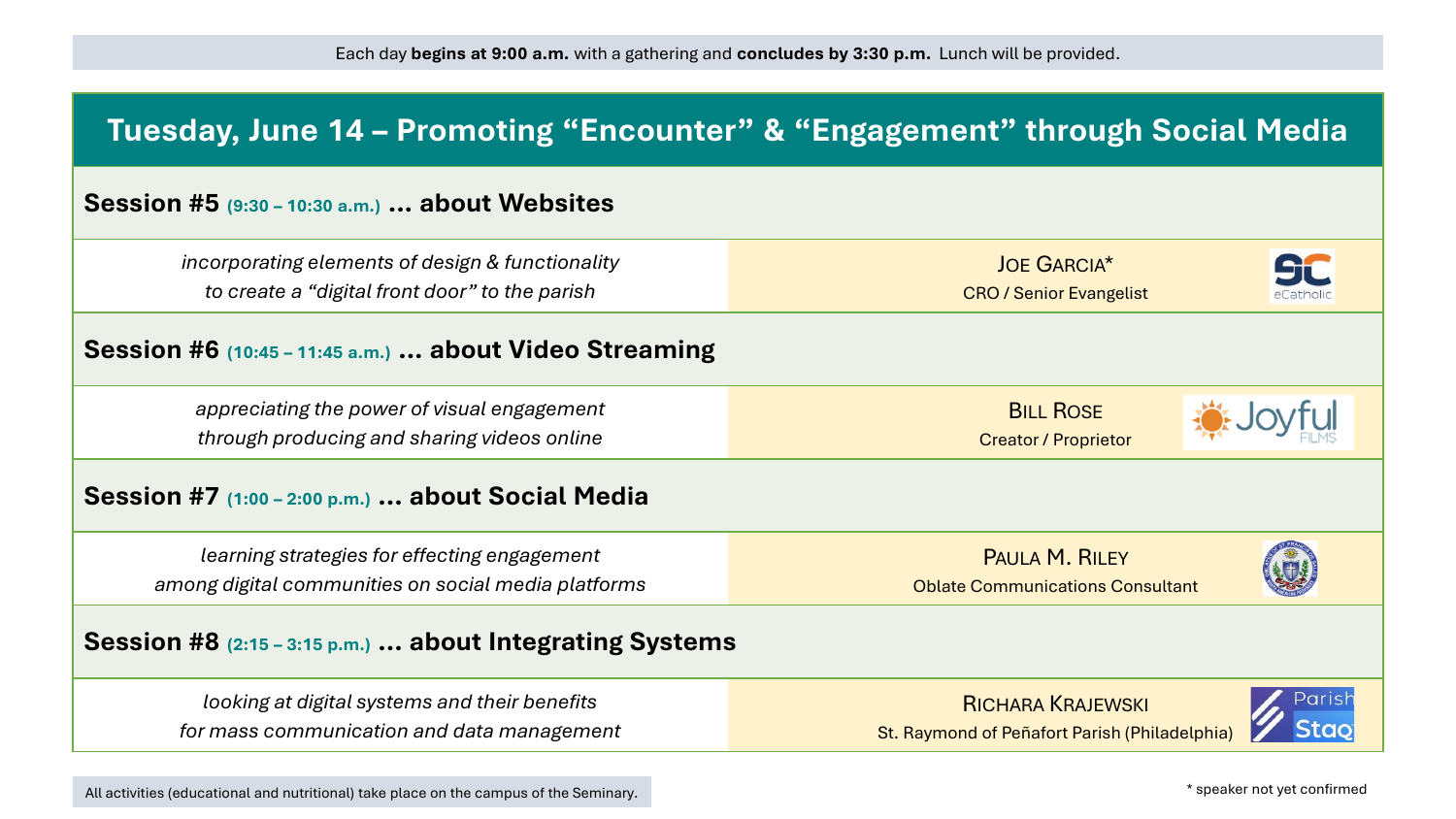

All activities (educational and nutritional) take place on the campus of the Seminary.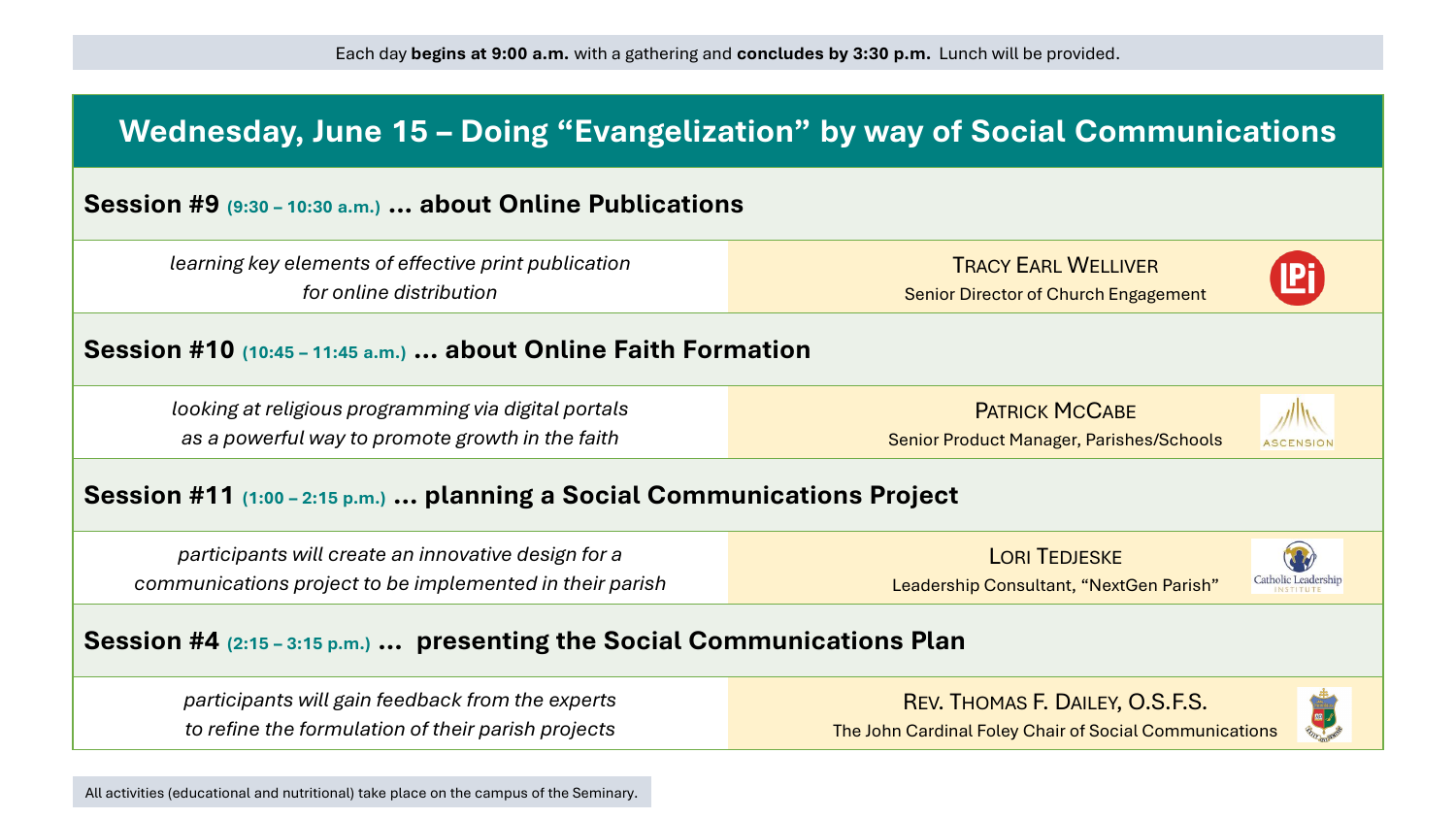## **Participation in the Pilot Program**

A cohort of parish staff will include **one (1) representative from each of the twelve (12) deaneries** in the Archdiocese of Philadelphia.

- ➢ **Pastors** of all parishes in the Archdiocese will receive an invitation to nominate a participant from their parish ... *by May 9.*
- ➢ All **nominees** will be invited to apply to the program ... *by May 23.*
- ➢ From the applications received, members of the Advisory Committee to the John Cardinal Foley Chair of Social Communications at the Seminary will select the cohort ... *on May 30.*

### **OBJECTIVES**

- to appreciate the **need** for social communications in parish life in the 21<sup>st</sup> century
- to understand the **dynamic** of a church communications ecology in parish life
- to facilitate **skills** related to information and communications technologies for parish life
- to learn about educational and commercial **resources** for social communications in parish life
- to create a social communications **plan/project** to be implemented in the represented parishes
- to form **fellowship** with staff from other parishes engaged in the work of social communications